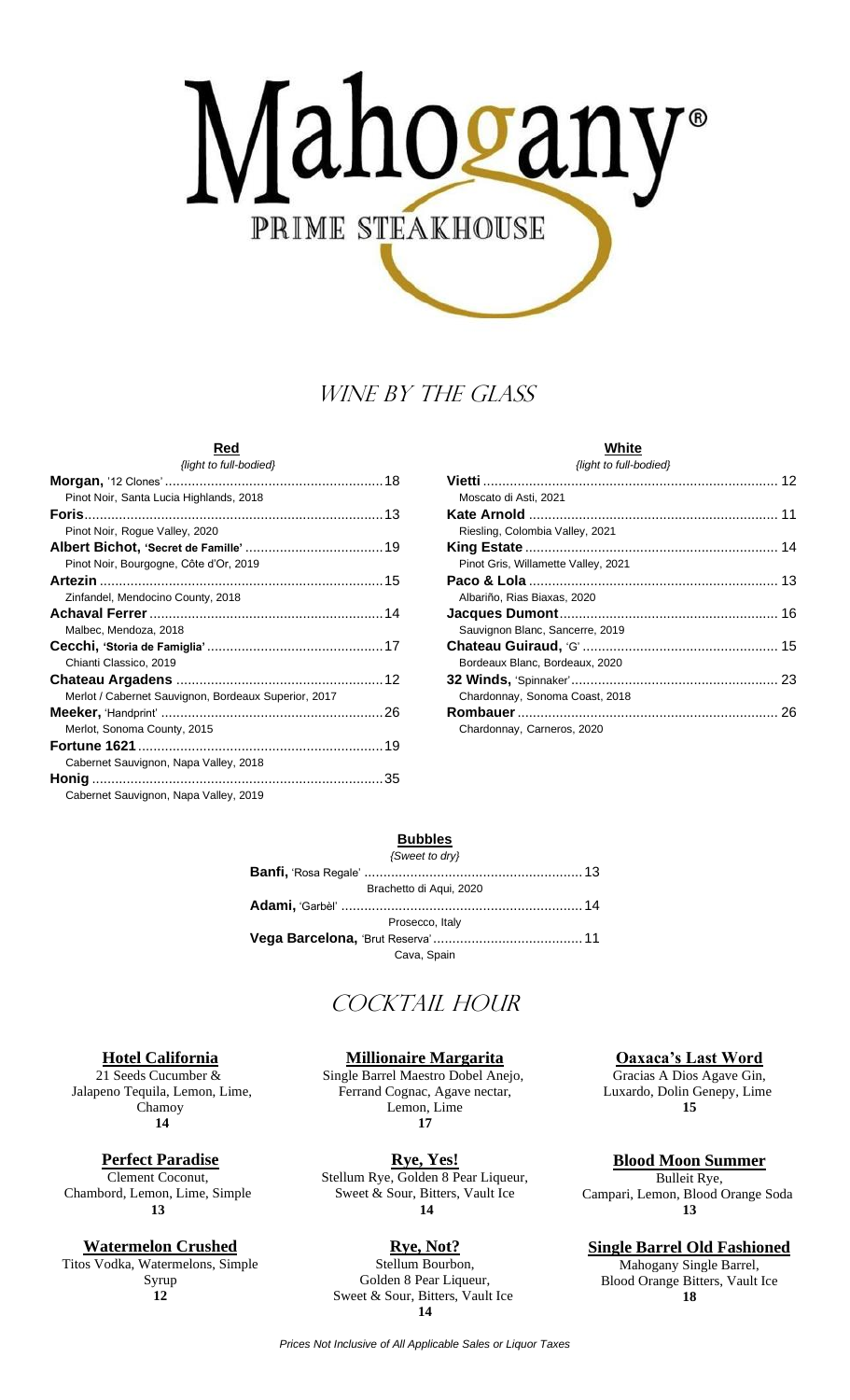# CHARDONNAY

| Crossbarn, by Paul Hobbs, Sonoma Coast, 2019 / 202071            |  |
|------------------------------------------------------------------|--|
|                                                                  |  |
| Melville, 'Estate', Santa Rita Hills, 2014 / 2015 81             |  |
| Sonoma Cutrer, 'Russian River Ranches',                          |  |
|                                                                  |  |
| 32 Winds, 'Spinnaker', Sonoma Coast, 2018  91                    |  |
|                                                                  |  |
|                                                                  |  |
|                                                                  |  |
|                                                                  |  |
|                                                                  |  |
|                                                                  |  |
| <b>Shafer,</b> 'Red Shoulder Ranch', Napa, 2018 / 2019  120      |  |
| Chateau Montelena, Napa, 2019  128                               |  |
| <b>Domaine Serene, 'Evenstad Reserve', Dundee Hills, 2018123</b> |  |
| <b>Kistler,</b> 'Les Noisetiers', Sonoma Coast, 2019140          |  |
| Hirsch Vineyards, Sonoma Coast, 2017 140                         |  |
|                                                                  |  |
| Louis Latour, Puligny-Montrachet, 2016 189                       |  |

#### SAUVIGNON BLANC

| <b>Chateau Guiraud, Bordeaux Blanc, Bordeaux, 202059</b>        |
|-----------------------------------------------------------------|
|                                                                 |
|                                                                 |
| <b>Ghost Block, '</b> MorgaenLee Vineyard', Yountville, 2020 70 |
|                                                                 |
|                                                                 |
| Grgich Hills Estate, 'Fumé Blanc', Napa, 201881                 |
| <b>Arrow and Branch, 'Stagecoach Vineyard', Napa, 201883</b>    |
|                                                                 |
| Illumination, by Quintessa, California, 2017  90                |
|                                                                 |
|                                                                 |
|                                                                 |
| <b>Merry Edwards, Russian River Valley, 2019 103</b>            |
|                                                                 |

### PINOT GRIS / PINOT GRIGIO

| Raptor Ridge, Pinot Gris, Willamette, 201952                 |  |
|--------------------------------------------------------------|--|
| <b>Fantinel, 'Sun Goddess', Ramato,</b>                      |  |
|                                                              |  |
| <b>King Estate, 'Signature', Pinot Gris, Oregon, 2021 55</b> |  |
|                                                              |  |
|                                                              |  |
| Santa Margherita, Pinot Grigio, Valdadige, 2021 72           |  |
| Terra Alpina, 'Porer', Pinot Grigio, Alto Adige, 2020  81    |  |
|                                                              |  |

# RIESLING

| Gobelsburger, 'Schlosskellerei', Kamptal, 202055           |  |
|------------------------------------------------------------|--|
|                                                            |  |
|                                                            |  |
| Carl Lowen, 'Herrenberg' Kabinett, Mosel, 2018 71          |  |
| S.A. Prüm, 'Wehlener Sonnenuhr', Kabinett, Mosel, 201674   |  |
| S.A. Prüm, 'Wehlener Sonnenuhr', Spätlese, Mosel, 2015  74 |  |

# INTERESTING WHITES

| L'Ecole, Semillion, Columbia Valley, 2016  49          |  |
|--------------------------------------------------------|--|
|                                                        |  |
|                                                        |  |
| Domaine Wachau, Grüner Veltliner, Federspiel, 201952   |  |
| Santiago Ruiz, Albariño, Rias Biaxas, 202053           |  |
|                                                        |  |
|                                                        |  |
| Trimbach, Gewürztraminer, Alsace, 2017  80             |  |
| Vieux Telegraphe, Chateauneuf du Pape Blanc, 2019  169 |  |

#### **BUBBLES**

| Vega Barcelona, Brut, Cava, Spain, N.V. 43                 |  |
|------------------------------------------------------------|--|
|                                                            |  |
|                                                            |  |
|                                                            |  |
| Roederer Estate, Brut Rosé, Anderson Valley, N.V87         |  |
| <b>Schramsberg,</b> 'Blanc de Blancs', Brut, Napa, 2018 92 |  |
| <b>Buena Vista, 'La Victoire', Brut, Champagne100</b>      |  |
| <b>Schramsberg, '</b> Blanc de Noirs', Brut, Napa, 2018106 |  |
| <b>Gaston Chicquet, 'Tradition', Brut, Premiere Cru,</b>   |  |
|                                                            |  |
| Veuve Clicquot, Brut, Champagne, N.V. 133                  |  |
|                                                            |  |
|                                                            |  |
| JCB No. 44, Premier Cru, Champagne, 2013150                |  |
| Taittinger, 'Millésimé', Brut, Champagne, 2013 177         |  |
| Perrier Jouet, 'Cuvée Belle Epoque', Brut,                 |  |
|                                                            |  |
| Armand de Brignac, Brut, Champagne, N.V. 431               |  |
| Luis Roederer, 'Cristal', Brut, Champagne, 2012 452        |  |
| <i>ROSE</i>                                                |  |

**Mulderbosch,** Cabernet Sauvignon Rosé, Stellenbosch, 2020..42 **Sauvion,** Rosé d'Anjou, 2017 / 2018 ....................................48 **Chateau de Trinquevedel,** Rosé, Tavel, 2020 ..................58

#### DESSERT WINE

| Chateau Roumieu Lacoste, 350mL, Sauternes, 201975     |  |
|-------------------------------------------------------|--|
| Royal Tokaji, 500mL, Tokaji, Hungary, 2016120         |  |
| Inniskillin, 375mL, Vidal Icewine, Niagra, 2019 168   |  |
| <b>Dolce,</b> 375mL, Late Harvest Wine, Napa, 2013173 |  |

# HALF BOTTLES, RED & WHITE

| Dry Creek, 375mL, Cabernet Sauvignon,                             |     |
|-------------------------------------------------------------------|-----|
|                                                                   | .35 |
| Santa Margherita, Pinot Grigio, Valdadige, 202137                 |     |
| La Crema, 375mL, Pinot Noir, Sonoma Coast, 2018 39                |     |
| Bethel Heights, 375mL, Pinot Noir, Eola-Amity Hills, 2016  40     |     |
| King Estate, 375mL, Pinot Noir, Oregon, 2018 43                   |     |
| Grgich Hills, 375mL, Chardonnay, Napa, 2017 / 201858              |     |
| Cakebread, 375mL, Chardonnay, Napa, 2020 58                       |     |
| <b>Paraduxx,</b> 375mL, Red Blend, Napa, 2017 / 201966            |     |
| Goldeneye, 375mL, Pinot Noir, Anderson Valley, 2019 70            |     |
| <b>Blackbird,</b> 'Arise', 375mL, Red Blend, Napa, 2017 / 2019 72 |     |
| <b>Whitehall Lane,</b> 375mL, Cabernet Sauvignon, Napa, 201676    |     |
| Grgich Hills, 375mL, Cabernet Sauvignon, Napa, 201784             |     |
| Hirsch, 375mL, 'San Andreas Fault', Pinot Noir,                   |     |
|                                                                   | .90 |

#### **Chateau de Beaucastel,** 375mL,

| <b>Continuum, 375mL, Red Blend, Napa, 2017 / 2018201</b> |  |
|----------------------------------------------------------|--|
| Opus One, 375mL, Red Blend, Napa, 2018 287               |  |

# LARGE FORMATS

| <b>Trione, 1.5L, Pinot Noir, Russian River Valley, 2014199</b>         |  |
|------------------------------------------------------------------------|--|
|                                                                        |  |
|                                                                        |  |
|                                                                        |  |
|                                                                        |  |
| Mount Eden, Santa Cruz Mountain, 2014330                               |  |
| Vieux Telegraphe, 1.5L, Châteauneuf-du-Pape, 2018350                   |  |
| <b>Nickel &amp; Nickel, 1.5L, 'Branding Iron', 2018400</b>             |  |
| <b>Blackbird, 1.5L, 'Contrarian', Napa, 2014460</b>                    |  |
| Clos Dubreuil, 1.5L, Saint-Émillon Grand Cru, 2012 465                 |  |
| Casanova di Neri, 1.5L Brunello di Montalcino, 2016 506                |  |
| <b>Tamber Bey, 3L</b> 'Rabicano' Yountville, Etched, 2012560           |  |
| Spottswoode, 1.5L, 'Estate', St. Helena, 2015640                       |  |
|                                                                        |  |
| <b>Shafer, 1.5L,</b> 'Hillside Select', Stag's Leap District, 2017 775 |  |
| Diamond Creek, 1.5L, 'Gravelly Meadow', Napa, 2018850                  |  |
| Diamond Creek, 1.5L, 'Volcanic Hill', Napa, 2018850                    |  |
| <b>Ornellaia, 1.5L, Bolgheri Superiore, 2012864</b>                    |  |
|                                                                        |  |
| Opus One, 1.5L, Napa, 2015 / 2016 1200                                 |  |
| Ovid, 3 bottle vertical, Napa, 2011 / 2012 / 2013  1450                |  |
| <b>Diamond Creek, 3L, '</b> Gravelly Meadow", Napa, 2018 1750          |  |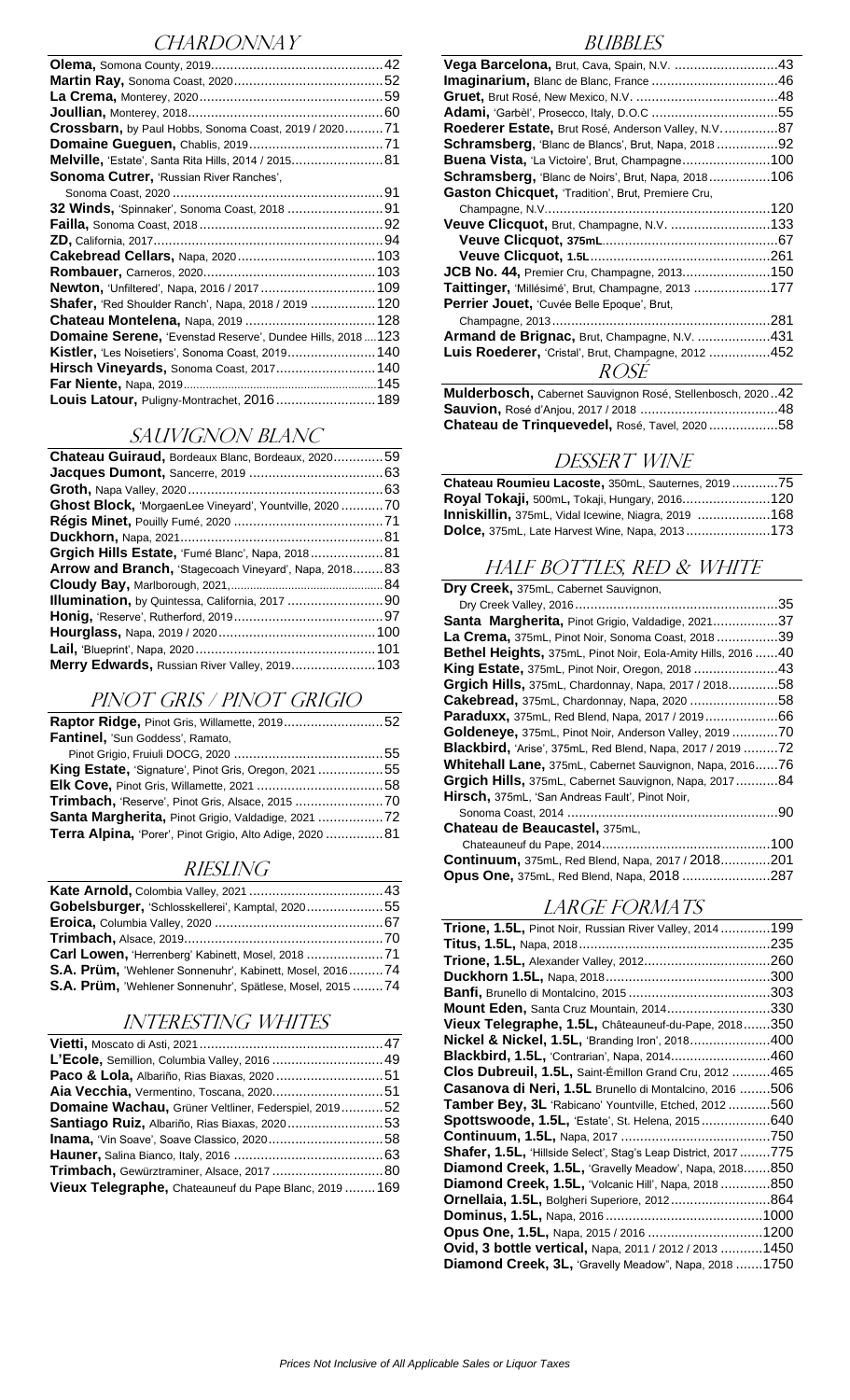# CABERNET SAUVIGNON & CABERNET BLENDS

| Mt. Veeder Winery, Mount Veeder, 2018 84                                                              |  |
|-------------------------------------------------------------------------------------------------------|--|
|                                                                                                       |  |
| Hourglass, 'HGIII', Napa, 2018 / 2019  110                                                            |  |
|                                                                                                       |  |
|                                                                                                       |  |
|                                                                                                       |  |
|                                                                                                       |  |
|                                                                                                       |  |
|                                                                                                       |  |
|                                                                                                       |  |
|                                                                                                       |  |
|                                                                                                       |  |
|                                                                                                       |  |
|                                                                                                       |  |
| Brandlin, 'Estate', Mount Veeder, 2013 / 2015  138                                                    |  |
|                                                                                                       |  |
| Tamber Bey, 'Rabicano', Yountville, 2018 140                                                          |  |
|                                                                                                       |  |
|                                                                                                       |  |
| Adaptation, by Odette, Napa, 2018  143                                                                |  |
| Switzer Family, Napa, 2011 / 2012  145                                                                |  |
| Hess Collection, Mount Veeder, 2019 145                                                               |  |
| Martin Ray, Diamond Mountain District, 2019 150                                                       |  |
|                                                                                                       |  |
| Keever Vineyards, 'Inspirado', Napa Valley, 2014 / 2017 151                                           |  |
|                                                                                                       |  |
| Col Solare, Red Mountain, 2013 / 2015 152                                                             |  |
| Elyse, 'Morisoli Vineyard', Rutherford, 2016  152                                                     |  |
| Whitehall Lane, 'Leonardini Estate', Napa, 2015 / 2017 154                                            |  |
|                                                                                                       |  |
|                                                                                                       |  |
| Justin, 'Isosceles', Paso Robles, 2018  156                                                           |  |
|                                                                                                       |  |
| Mount Eden, Santa Cruz Mountain, 2015 168                                                             |  |
| Mt. Brave, Mount Veeder, 2017 / 2018 170                                                              |  |
|                                                                                                       |  |
| Honig, 'Bartolucci Vineyard', St. Helena, 2017 181                                                    |  |
| Rombauer, 'Diamond Selection', Napa, 2015 / 2017  190                                                 |  |
|                                                                                                       |  |
|                                                                                                       |  |
|                                                                                                       |  |
|                                                                                                       |  |
|                                                                                                       |  |
| Nickel & Nickel, 'Branding Iron', Oakville, 2017 / 2018203                                            |  |
| Nickel & Nickel, 'Quarry', Rutherford, 2019203                                                        |  |
| Blackbird Vineyards, 'Contrarian', Napa, 2016 212                                                     |  |
|                                                                                                       |  |
| Rubissow, 'Reserve', Mt. Veeder, 2013 227                                                             |  |
|                                                                                                       |  |
| Beaulieu Vineyards, 'Georges de Latour', Napa, 2016231                                                |  |
|                                                                                                       |  |
| Ghost Block, 'Single Vineyard', Yountville, 2018 233                                                  |  |
|                                                                                                       |  |
|                                                                                                       |  |
|                                                                                                       |  |
| CADE, 'Estate', Howell Mountain, 2018240                                                              |  |
|                                                                                                       |  |
| Tamber Bey, 'Estate', Oakville, 2012 / 2018 247                                                       |  |
|                                                                                                       |  |
|                                                                                                       |  |
| Stag's Leap Cellars, 'Fay', Stags Leap District, 2018263                                              |  |
|                                                                                                       |  |
| Hall, 'Katheryn Hall', Napa, 2015 / 2017 / 2018279                                                    |  |
| Chateau Montelena, 'Estate', Calistoga, 2015 / 2017285                                                |  |
|                                                                                                       |  |
|                                                                                                       |  |
|                                                                                                       |  |
| Barnett, 'Rattlesnake Hill', Spring Mountain, 2019291                                                 |  |
|                                                                                                       |  |
|                                                                                                       |  |
|                                                                                                       |  |
| Pulido~Walker, 'Panek Vineyard', St. Helena, 2012 300                                                 |  |
|                                                                                                       |  |
|                                                                                                       |  |
| Robert Mondavi, 'Reserve', Napa, 2015 / 2017307                                                       |  |
| Inglenook, 'Rubicon', Rutherford, 2009 / 2012 314                                                     |  |
|                                                                                                       |  |
| Rubissow, 'Hawkwind', PNV, Mount Veeder, 2016 325                                                     |  |
|                                                                                                       |  |
| Cade, 'Estate Reserve', Howell Mountain, 2017 / 2018334<br>Purlieu, 'George III', Rutherford, 2016337 |  |

# CABERNET SAUVIGNON & BLENDS CONT.

| <b>Timeless,</b> by Silver Oak, Napa, 2017 350                            |  |
|---------------------------------------------------------------------------|--|
|                                                                           |  |
| <b>Hourglass,</b> 'Estate', Napa, 2018 / 2019 357                         |  |
| Joseph Phelps, 'Insignia', Napa, 2018 375                                 |  |
| Lail, 'J. Daniel Cuvee', Napa, 2014 / 2015 382                            |  |
| Silver Oak, 'Library Release', Alexander Valley 2007 / 2008385            |  |
| <b>Shafer,</b> 'Hillside Select', Stag's Leap District, 2015 / 2016 ……403 |  |
| <b>Ridge,</b> 'Montebello', Santa Cruz Mountains, 2013…………………403          |  |
| <b>Paul Hobbs,</b> 'Beckstoffer Dr. Crane Vineyard', Napa, 2017407        |  |
| Scarecrow, 'M. Étain', Rutherford, 2019 425                               |  |
| Spottswoode, 'Estate', Rutherford, 2016 / 2017 432                        |  |
| <b>Cliff Lede,</b> 'Poetry', Stag's Leap District, 2015 / 2016 436        |  |
|                                                                           |  |
| Grace Family Vineyards, St. Helena, 2011513                               |  |
|                                                                           |  |
|                                                                           |  |
| <b>Chappellet, 'Pritchard Hill', Napa, 2018575</b>                        |  |
| Araujo Estate, 'Eisele Vineyard', Calistoga, 2011 665                     |  |
| Paul Hobbs, 'Beckstoffer To Kalon Vineyard', Napa, 2016717                |  |
| <b>Plump Jack,</b> 'Estate Reserve', Napa, 2013800                        |  |
| <b>Bond Estates,</b> 'Quella', Napa Valley, 2014820                       |  |
| Odette, 'Estate Reserve', Stag's Leap District, 2014900                   |  |
| <b>ZD,</b> 'Abacus', Napa, 22 <sup>nd</sup> Bottling, 1996 - 2019 1000    |  |
|                                                                           |  |
|                                                                           |  |

# MERLOT

| <b>Charles Smith, 'The Velvet Devil', Washington State, 2018 39</b> |  |
|---------------------------------------------------------------------|--|
|                                                                     |  |
| <b>Meeker,</b> 'Handprint', Sonoma County, 2016103                  |  |
| <b>Duckhorn,</b> Napa, 2019……………………………………………126                     |  |
| Pride Mountain Vineyards, Napa/Sonoma, 2018128                      |  |
|                                                                     |  |
|                                                                     |  |
| Hourglass, 'Blueline Estate', Napa, 2018 / 2019147                  |  |
| <b>Leonetti Cellar, Walla Walla Valley, 2014 / 2015 159</b>         |  |
| <b>Duckhorn,</b> 'Three Palms Vineyard', Napa, 2017 / 2018 189      |  |
| Blackbird Vineyards, 'Illustration', Blend, Napa, 2013211           |  |
|                                                                     |  |

# SYRAH & PETITE SIRAH

| Michael David, 'Petite Petit', Petite Sirah, Napa, 2019 49       |  |
|------------------------------------------------------------------|--|
|                                                                  |  |
| Biale, 'Royal Punisher', Petite Sirah, Rutherford, 2017 97       |  |
| <b>Stags' Leap Winery, Petite Sirah, Napa, 2018103</b>           |  |
|                                                                  |  |
| DuMOL, Syrah, Russian River, 2011 / 2018165                      |  |
| <b>Shafer,</b> 'Relentless', Syrah, Napa, 2013 / 2015 / 2017 184 |  |
|                                                                  |  |

### ZINFANDEL

| Seghesio, 'Home Ranch', Alexander Valley, 2017 / 2018125 |  |
|----------------------------------------------------------|--|
| <b>Turley,</b> 'Duarte', Contra Costa County, 2019 140   |  |

# OTHER U.S. REDs

| $\textsf{Cedar} + \textsf{Salmon},$ Red Blend, Walla Walla Valley, 2016 58 |  |
|----------------------------------------------------------------------------|--|
| <b>Trione,</b> 'Made Pony', Red Blend, Napa, NV, ………………………85               |  |
| <b>Inkblot,</b> Petite Verdot, Lodi, 2016 / 2017 / 2018 98                 |  |
|                                                                            |  |
| <b>Hess,</b> 'Lion Tamer', Malbec Blend, Napa, 2018 107                    |  |
|                                                                            |  |
| <b>Blackbird Vineyards,</b> 'Arise', Blend, Napa, 2018 117                 |  |
| <b>Trinchero,</b> 'Forte', Malbec Blend, Napa, 2013 126                    |  |
| <b>Favia,</b> 'Rompecabezas', GSM, Amador County, 2011 / 2012  151         |  |
| <b>Chappellet,</b> Cabernet Franc, Napa, 2018 165                          |  |
| <b>Keenan,</b> 'Side by Side', Red Blend, Napa, 2011 / 2012 203            |  |
| Blackbird Vineyards, 'Paramour', Red Blend, Napa, 2013211                  |  |
| Hourglass, 'Blueline Estate', Cabernet Franc, Napa, 2018212                |  |
| <b>Favia,</b> 'Cero Sur', Red Blend, Napa, 2011 / 2014232                  |  |
| <b>Ovid,</b> 'Hexameter', Cabernet Franc Blend, Napa, 2017401              |  |
|                                                                            |  |